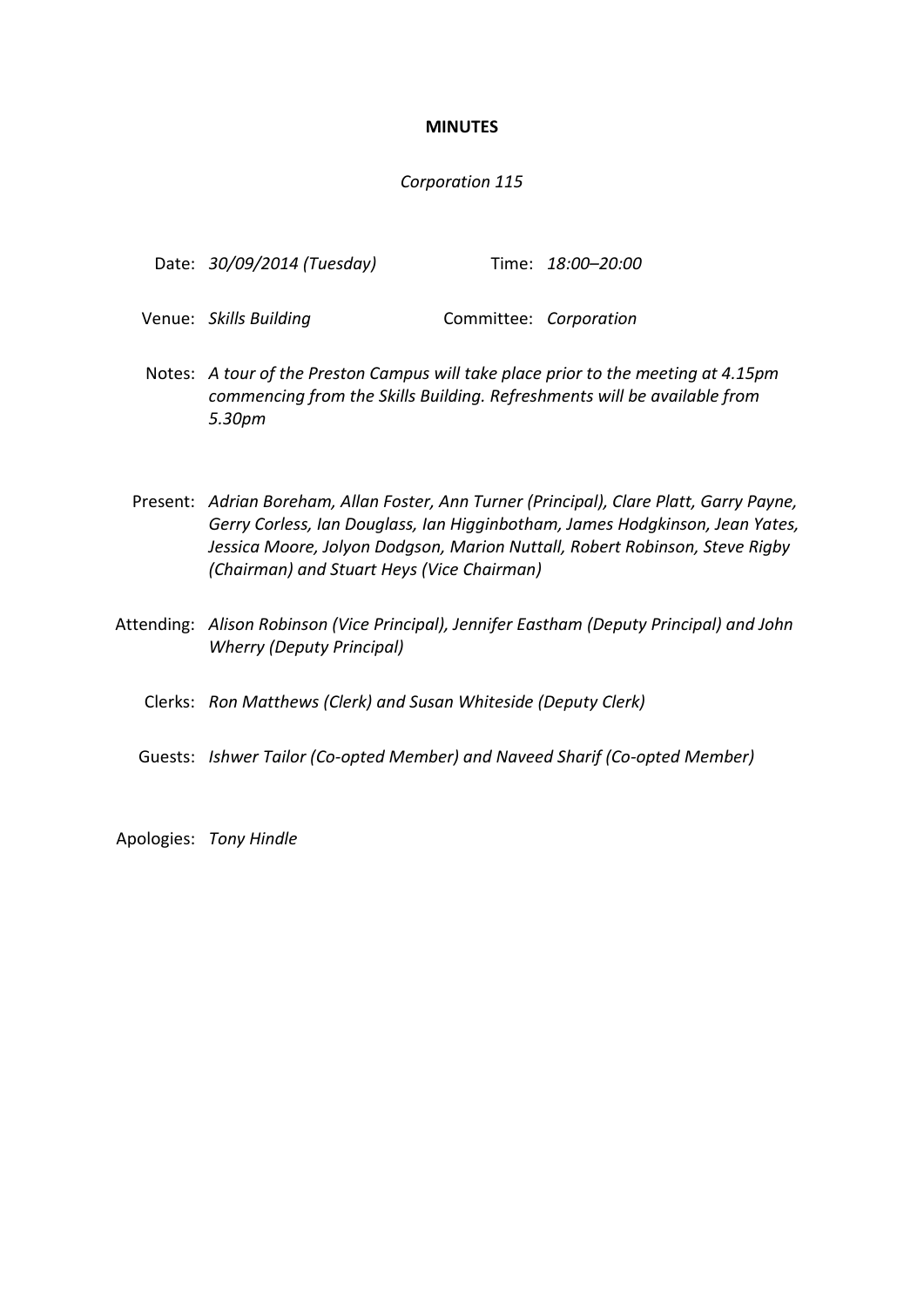### *Public* **Minutes**

Item number: Item description: (and category)

**66.14** *Attendance of Co-opted Members of Committees and College Management*

*Decision* **Welcome** The meeting was held in the newly opened Foundation Learning and Skills Centre. Prior to the meeting Governors toured the new facility and other campus developments. The tour was led by the DP Resources.

> At the meeting the Chairman extended a welcome to all present and particularly to Jimmy Hodgkinson, Student President and Jessica Moore, Student Governor who were beginning their terms of office.

> At the close of the meeting the Chairman extended a welcome to fellow governors to attend the regular meetings he held with the Principal over lunchtime on certain Fridays.

> Arrangements could be made via the Clerk, Deputy Clerk or through the Principal's Office.

# **Attendance of Co-opted Members of Committees and College Management**

Standing Order 16 states that:As a matter of policy all meetings of the Corporation and its committees will be held in private. The agendas and minutes and supporting papers of its public business will be made available to the general public.

### However:

The Principal shall be authorised to invite members of staff to attend in their employed capacity for both public and confidential business as appropriate and in accordance with Standing Order 29. The Corporation however, may exclude members of staff from attending any business that it deems necessary. Attendance by any other person shall be at the discretion of the Corporation following advice from the Principal or the Clerk.

### **Resolved:**

**That members of the senior management team and co-opted committee members be invited to attend the meeting.**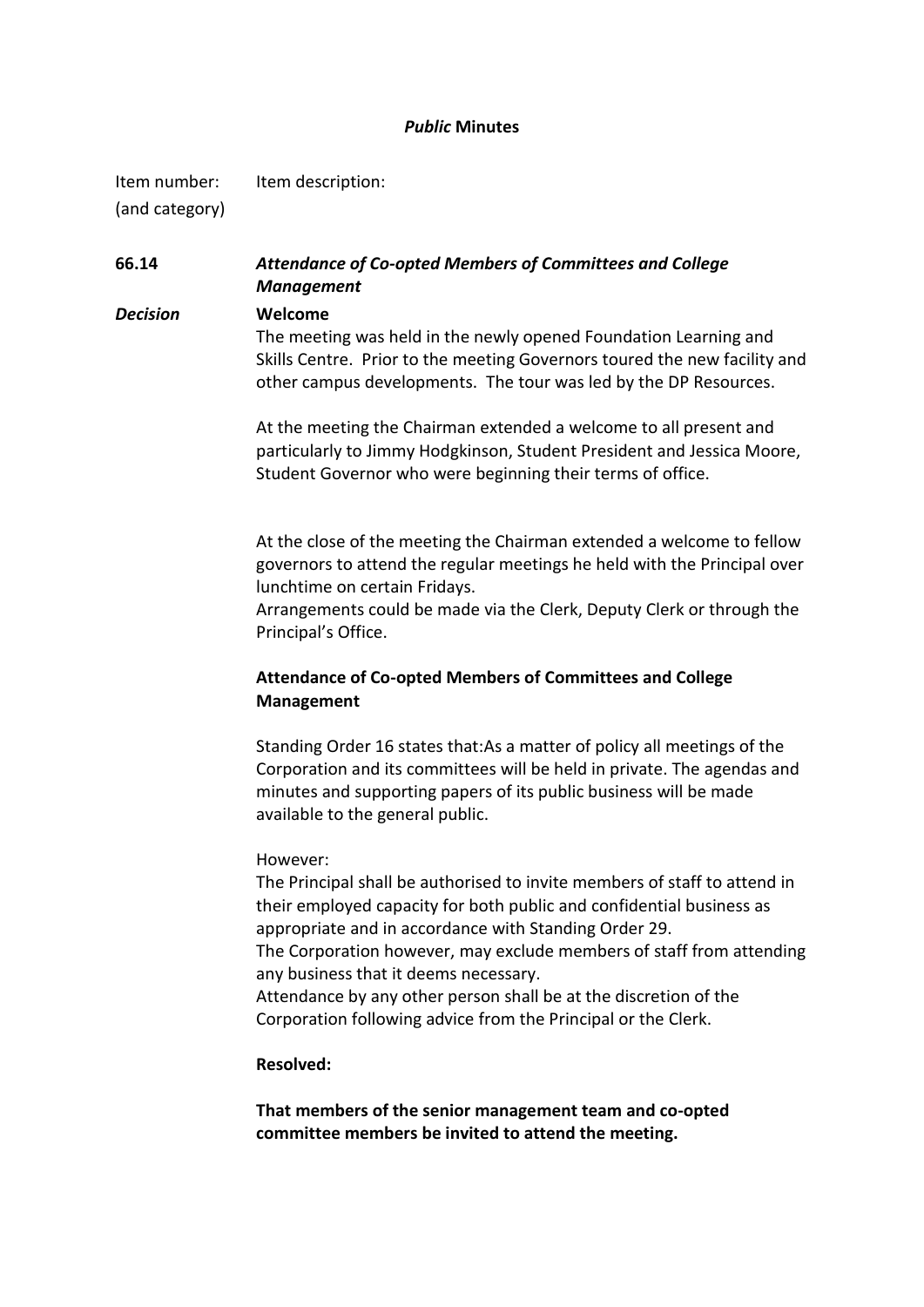| 67.14                    | <b>Apologies for Absence</b>                                                                                                                                                                                                                                                                                                                           |  |  |
|--------------------------|--------------------------------------------------------------------------------------------------------------------------------------------------------------------------------------------------------------------------------------------------------------------------------------------------------------------------------------------------------|--|--|
| <b>Record</b>            | Apologies for absence had been received from Tony Hindle and Ishwer<br>Tailor, the co-opted member of Audit Committee.                                                                                                                                                                                                                                 |  |  |
|                          | Jolyon Dodgson had notified the Clerk that he would be arriving part<br>way through the evening and arrived during item 69.14.<br>Jean Yates had notified the Clerk she would be leaving prior to the close<br>of the meeting and left after item 78.14.                                                                                               |  |  |
| 68.14                    | <b>Public Minutes of Previous Meeting</b>                                                                                                                                                                                                                                                                                                              |  |  |
| <b>Decision</b>          | The public minutes of meeting number 114 held on Tuesday 15 July<br>2014 were confirmed and signed as a true and correct record.                                                                                                                                                                                                                       |  |  |
| 69.14                    | <b>Declarations of Interest</b>                                                                                                                                                                                                                                                                                                                        |  |  |
| <b>Record</b>            | There were no declarations of interest.                                                                                                                                                                                                                                                                                                                |  |  |
| 70.14                    | <b>College Governance: A Guide</b>                                                                                                                                                                                                                                                                                                                     |  |  |
| <b>Information</b>       | The Department for Business, Innovation and Skills (BIS) had issued the<br>document to provide guidance for Governing bodies to ensure Colleges<br>were meeting their accountability responsibilities both internally and<br>externally in the context of the changing landscape since the Education<br>Act 2011.                                      |  |  |
|                          | <b>Resolved:</b>                                                                                                                                                                                                                                                                                                                                       |  |  |
|                          | That the 'College Governance: A guide' be received and its contents<br>noted.                                                                                                                                                                                                                                                                          |  |  |
| 71.14                    | <b>North West Region AoC Governance Support Programme</b>                                                                                                                                                                                                                                                                                              |  |  |
| <b>Information</b>       | The Association of Colleges was delivering a governance support<br>programme on behalf of the Education and Training Foundation. The<br>paper provided details of key figures and highlighted specific areas of<br>focus along with Autumn term diary dates for the North West. The Clerk<br>updated members on various initiatives and opportunities. |  |  |
|                          | <b>Resolved:</b>                                                                                                                                                                                                                                                                                                                                       |  |  |
|                          | That the above be received and noted.                                                                                                                                                                                                                                                                                                                  |  |  |
| 72.14<br><b>Decision</b> | <b>Report of the Finance Committee 9 September 2014</b><br>The Chairman of the Finance & Resources Committee presented the<br>report on items from its meeting                                                                                                                                                                                         |  |  |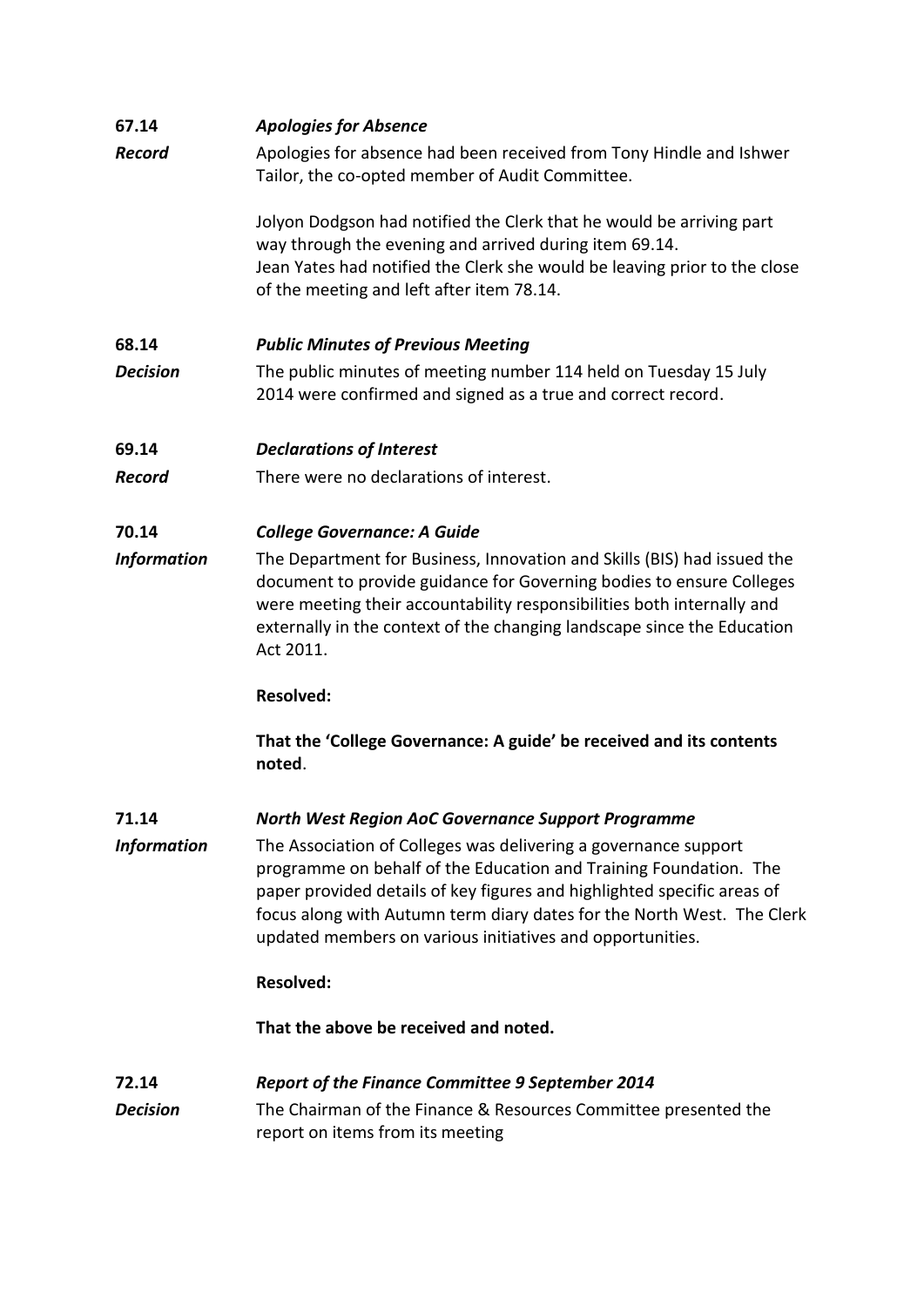# **Appointment of Vice Chairman**

Ian Higginbotham had been appointed as Chairman by Corporation in July 2014 and at the meeting Ian Douglass was appointed as Vice Chairman for the academic year 2014 / 2015.

- **\* The Principals Strategic Plan Progress Report 2012/2013**
- **\* Strategic Plan targets for 2014 / 2015**
- **\* Financial Position Statement for Period Ended 31 July 2014**
- **\* Investment Funds, Including Interest, for Period Ended 31 July 2014**
- **\* Capital and Revenue Cash Flow for Period Ended 31 July 2014**
- **\* Myerscough Ventures Report for Period Ended 31 July 2014**
- **\* Capital Expenditure Report for Period Ended 31 July 2014**

The Committee received the above final reports on the various aspects of the College finances, for the year ended 31 July 2014. The Committee was pleased to report that overall the finances of the College were in a healthy state and was satisfied with the above reports and management of areas.

There was a shortfall against target in recruitment of apprentices over 18 though nationally Myerscough was ahead of trend.Further Education recruitment had met target with some being via subcontract arrangements to safeguard future allocations.Higher Education; the part time element had fallen short of target which converted to 2% against the budget.

# **The key performance indicators for 2014 / 2015 were agreed.**

Forecast for the year previously reported to the Committee indicated that surplus for the year would exceed target. The outcome provided a score of 'Outstanding' for financial management.

# **Going Concern**

No material uncertainties had been identified leading to doubt about 'Going Concern' which Finance & Resources Committee had endorsed. A statement to this effect would be included in the financial statements.

# **Overseas Visits Annual Report for the Year Ended 31 July 2014**

Finance Committee had considered and noted the above report and were pleased at the extent of the visits undertaken at a cost to the College of just over £6,000.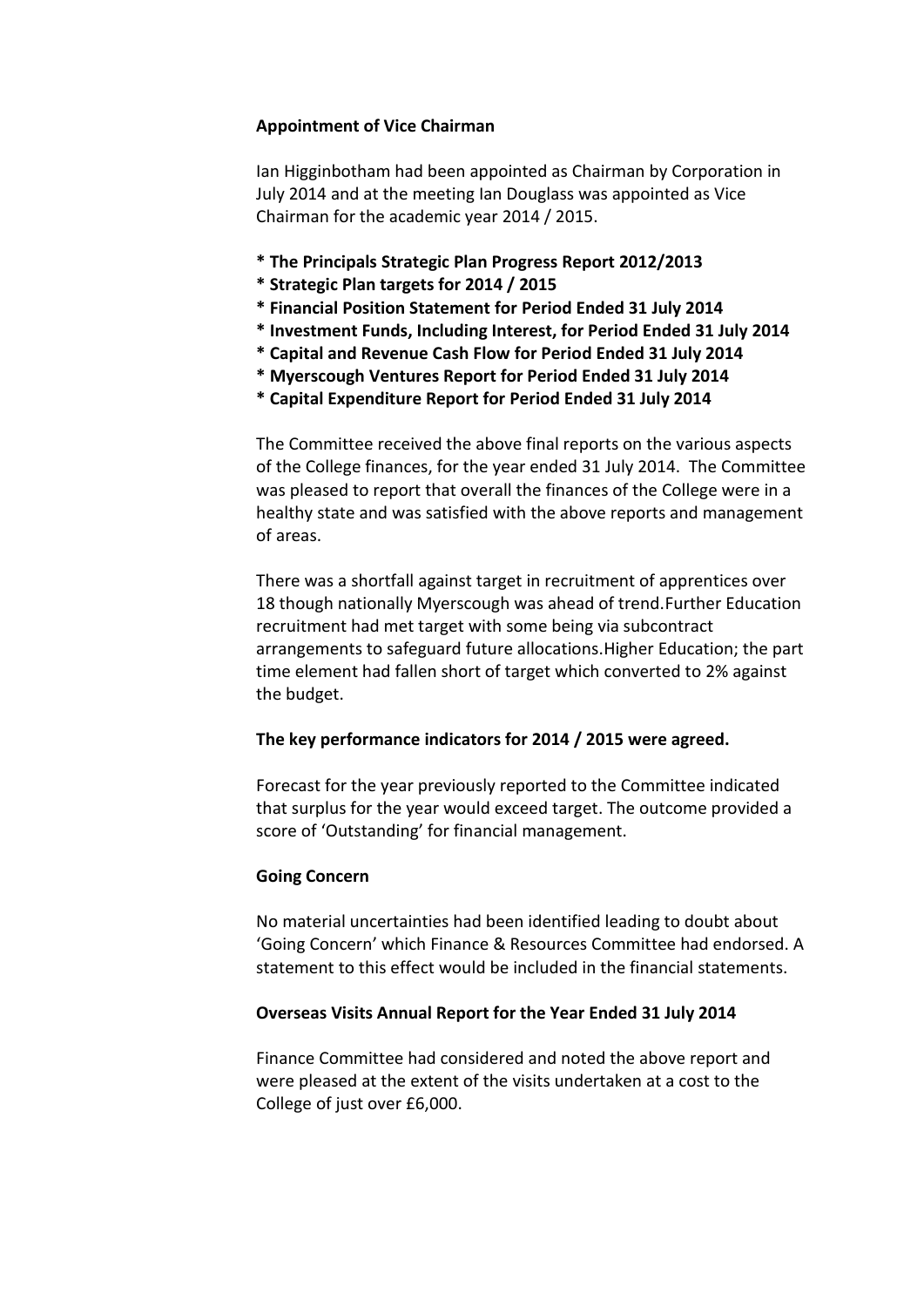# **Additional High Value Credit Card**

The Committee had agreed to the provision of a second high value credit card.

# **Annual Cycle of Business 2014 / 2015**

Finance & Resources Committee had agreed their annual Cycle of Business for 2014 / 2015.

# **Corporation Resolved:**

**That the above matters be received.**

# **73.14** *Report of the Finance Committee of 30 September 2014*

*Decision* The Chairman of the Finance & Resources Committee reported on items requiring a decision and supporting items.

# **Draft Report and Pre-audited Financial Accounts for the year ended 31 July 2014.**

At their meeting held immediately prior to the Corporation meeting the Finance Committee had given consideration to the draft pre-audited accounts and members report for the year ended 31 July 2014 prepared by the DP Finance & Funding.

The College had generated a surplus in the year of £457k after a loss on disposals of assets of £268k, together with an allowance for FRS17 of £499k.

The final documents with the audited accounts would be presented to the Corporation at their meeting on 16 December 2014 for approval and signature by the Chairman of the Corporation and the Principal before being forwarded to the Skills Funding Agency and other Stakeholders as required.

Corporation discussed the final accounts noting good performance which reflected projections and previous discussions. Members noted the increased net assets due to the Capital Programme and expressed confidence in the financial management of the College.

# **Following full consideration Corporation**

**Resolved:**

**That the Draft Report and Pre-audited Accounts for the year ended 31 July 2014 be approved**.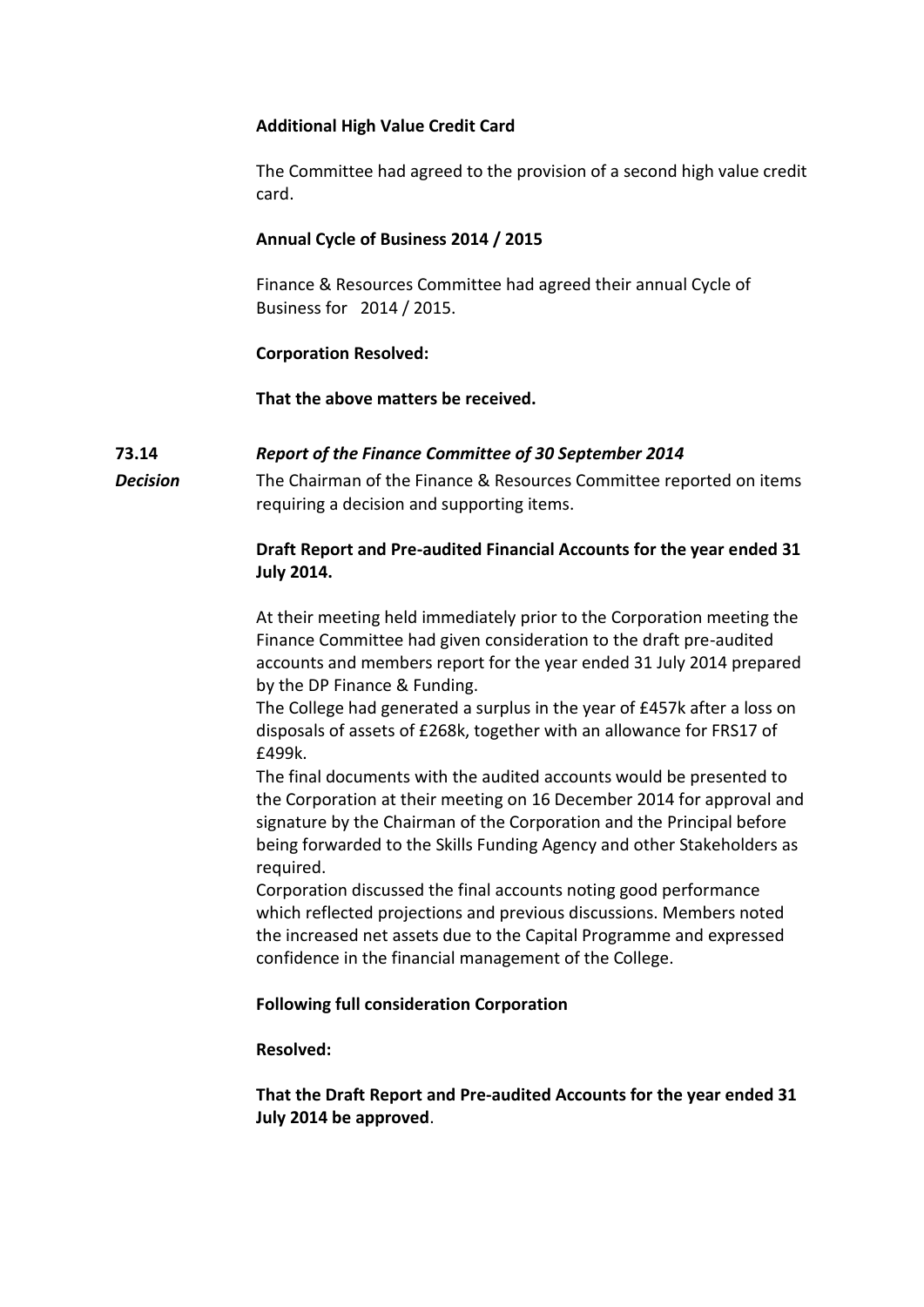# **Self-assessment of Compliance with the Regularity and Propriety Requirements.**

The self-assessment questionnaire supported the statement on regularity, propriety and compliance with the terms and conditions of funding that must be included in the Corporation's 2013 / 2014 Corporate Governance and Internal Control Statement.

The completed document would be signed by the Accounting Officer (the Principal) and the Chairman of Governors in advance of the audit commencing on 6 October 2014.

# **Corporation Resolved:**

**That the self-assessment of Compliance with the Regularity and Propriety Requirements document be received and signed by the Principal and the Chairman of the Corporation.**

# **Regularity Framework**

Corporation noted the regularity audit framework which set out the context, responsibilities and requirements for the regularity audit required under the Joint Audit Code of Practice Part 2.

# **Corporation resolved:**

# **That the above be noted.**

# **74.14** *Annual Human Resources Report 2013 / 2014*

**Consultation** Corporation gave consideration to the Annual Human Resources Report 2013 / 2014. The report indicated good performance against strategic targets and key performance indicators

> Corporation noted overall staff turnover had increased, in particular for teaching staff and there was some increase in sickness levels. Members asked questions around stress related illnesses to receive assurance on the College's stance and that the levels were within norms. Corporation was updated on the staff training around stress related illness, also referred to in the Health and Safety Report considered later in the meeting. The DP Resources responded to questions around these statistics in which members made comparisons with support staff statistics. It was confirmed exit interviews were held and reasons for leaving analysed. The most common reason for leaving was promotion outside the organisation with an increase in pay. Corporation had previously approved the decisions around the framework of pay and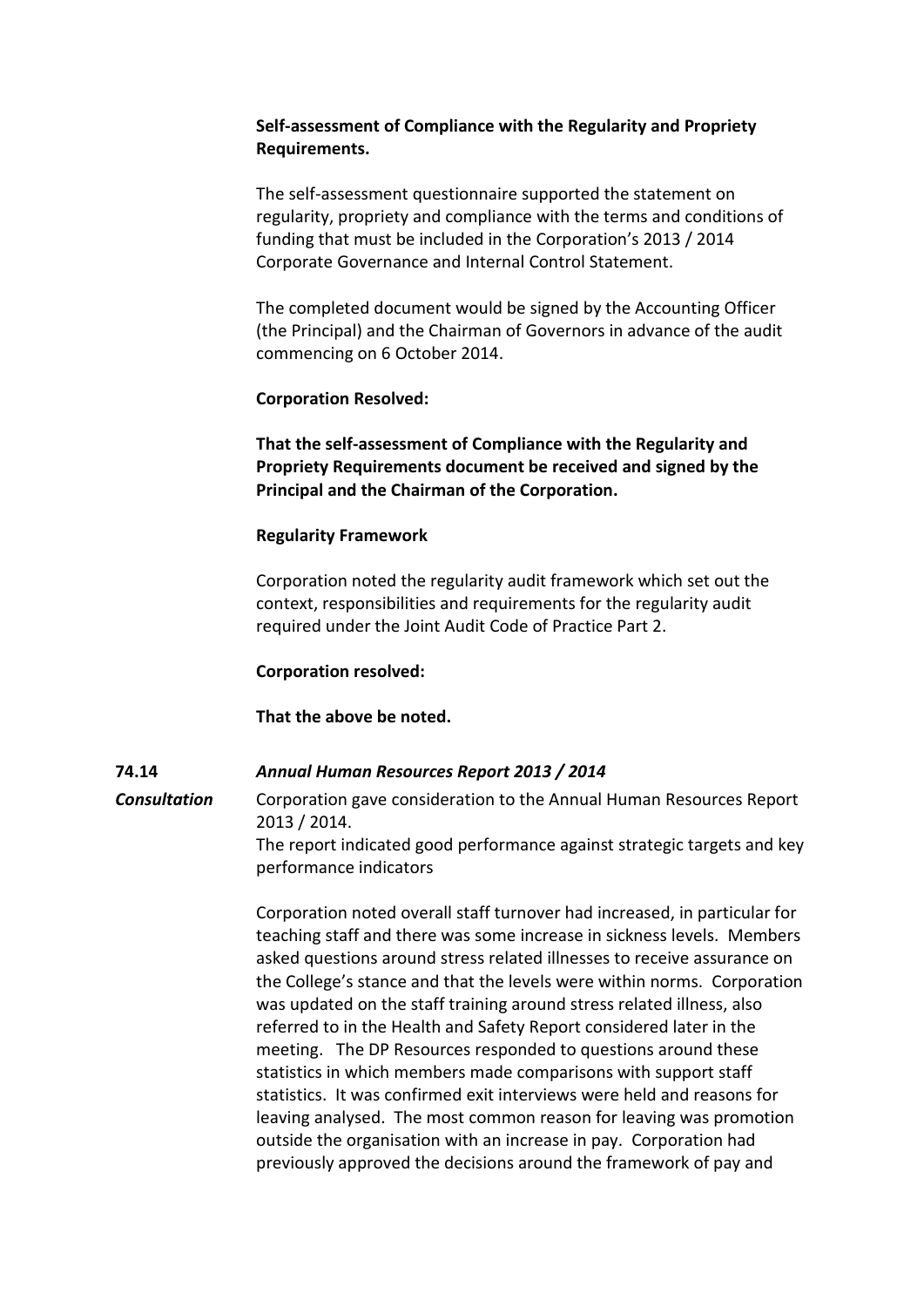conditions which had included the rebase of pay scales and performance related appraisal systems. There had been much emphasis on assessing the quality of teaching with documented improvements in place supported by Teaching Support Programmes. These activities may have contributed to the increase in staff turnover but had also led to a notable increase in numbers and quality of applicants for teaching posts in the College.

It was noted that the cost to the College of sickness was £200k which was a challenge Management sought strategies to address whilst keeping at the forefront the well-being of the staff.

Staff Survey results were due to be analysed and the attendance at work policy was being reviewed in consultation with the Staff Forum.

In response to questions members were informed that in common with other providers there was a challenge in recruiting staff to deliver Maths and English. It was clarified that the level of pay in schools was greater than at FE Colleges.

Recruitment of staff to the specialist area Motorsports continued to provide a challenge. Members were updated on strategies and the pleasing student performance from the area.

#### **Corporation Resolved:**

### **That the Annual Human Resources Report 2013 / 2014 be received**

#### **75.14** *Annual Report on Health & Safety 2013 / 2014*

*Consultation* Corporation gave consideration to the Annual Report on Health & Safety 2013 / 2014

> The 'Statement of Intent' incorporated compliance to relevant legislation, the College's commitment to best practice for its stakeholders and how this would be achieved. The updated Health and Safety Policy was attached to the report for assurance and comment.

Throughout the year Resources Committee had been satisfied with the reports, monitoring, initiatives and events, and had received satisfactory responses to their various questions.

The Annual Report provided details of the wide remit of Health and Safety in the College. Strengths were measured through a variety of parameters including reference to learner feedback, active involvement from key partnerships, promotion of wellbeing, number and quality of events and activities, management of and Governor monitoring of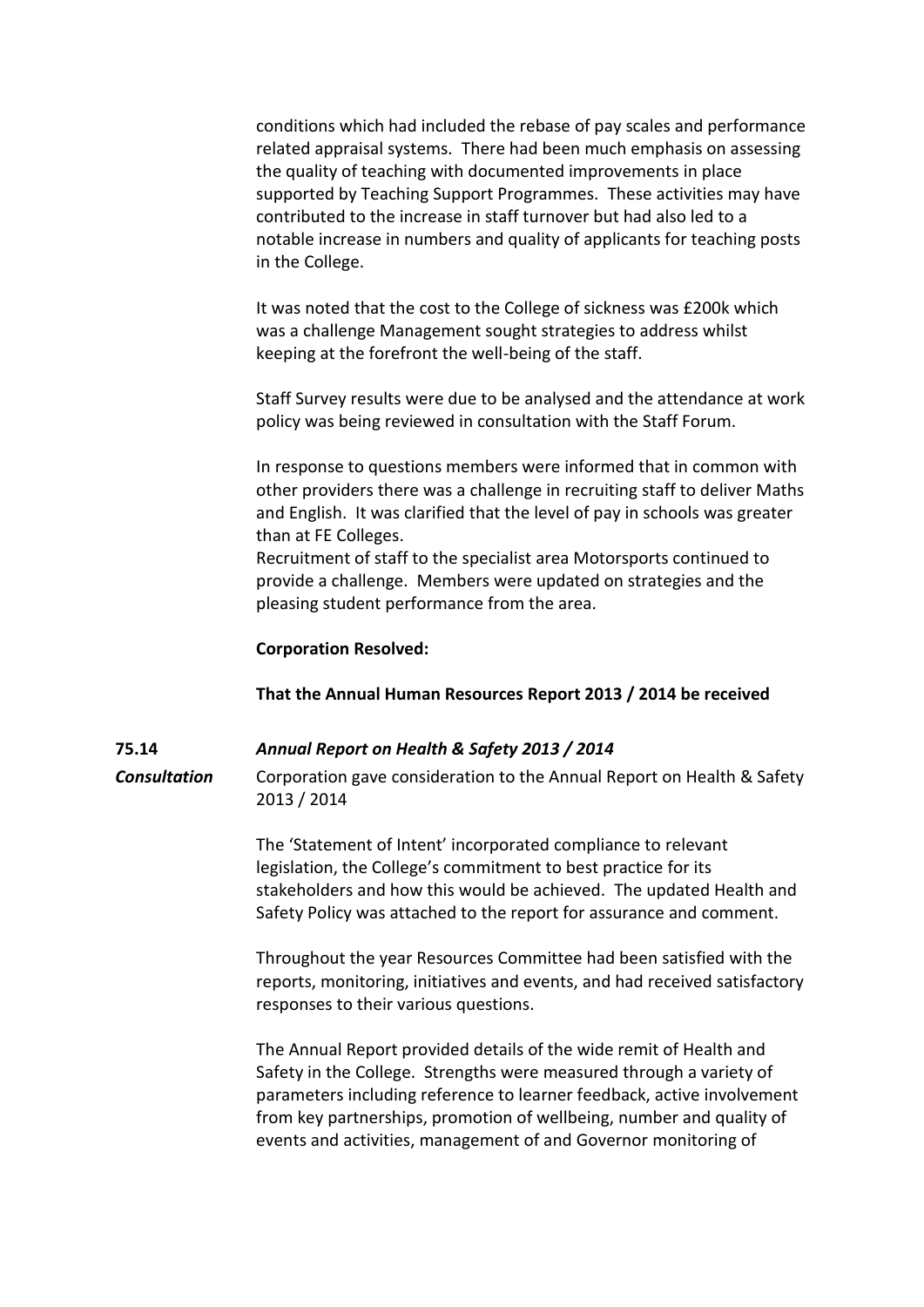health and safety, reduced accidents and use of health and safety procedures in procurement.

Management were working on improving online systems, adding detail to the accident statistics to provide analysis by residency and age, introducing further training and a safeguarding qualification for students which included a health and safety unit. Corporation discussed the presentation of the statistics and it was agreed indication of percentage of cohort would benefit interpretation. Management had made enquiries regarding benchmarking externally without much success. It was considered externally that Myerscough had effective reporting mechanisms. Measures of severity were picked up through 'Riddor,' Reporting of Injuries, Diseases and Dangerous Occurrences Regulations 2013.

### **Corporation Resolved**

- **I. That the Annual Report on Health & Safety 2013 / 2014 be received.**
- **II. That the updated Health and Safety Policy and Procedure be endorsed.**

### **76.14** *Annual Report on Sustainability 2013 / 2014*

*Consultation* Corporation gave consideration to the annual report on Sustainability which included detail on the progress on the Carbon Management Plan which was embedded throughout the College. There had been reductions in electric and water consumption with reduction in gas consumption being a key area for the coming year.Further 'invest to save' projects were subject to available funds and individual impact assessments.

### **Corporation Resolved:**

**That the Annual Report on Sustainability be received.**

# **77.14** *Annual Report on Safeguarding 2013 / 2014*

**Decision** Corporation gave consideration to the Annual Report on Safeguarding 2013 / 2014 and to the updated Safeguarding Policy and Procedure. Both documents had taken into account new legislation and actions incorporated into College Improvement Plans.

> Although safeguarding is the responsibility of all, Clare Platt had been appointed as the Board's Safeguarding Representative. She had received training, met with the Vice Principal and had further meetings arranged in order to fulfil her role.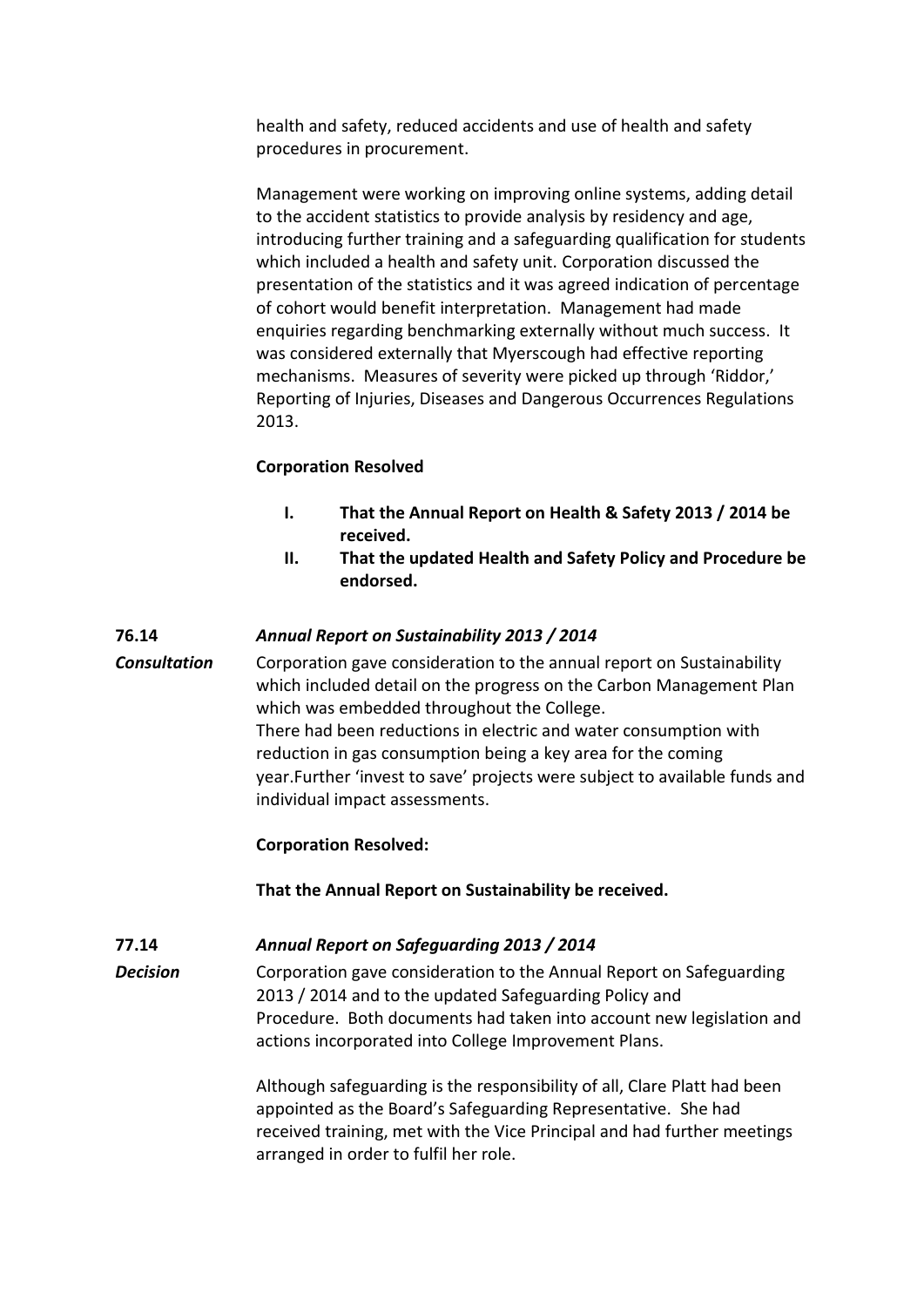Corporation noted College was delivering a safeguarding qualification to students with study materials written by Myerscough Staff.

### **Corporation Resolved:**

- **i. That the Annual Report on Safeguarding be received**
- **ii. That the updated Safeguarding Policy and Procedure be endorsed**

### **78.14** *Annual Farm Report 2013 / 2014*

*Consultation* Corporation gave consideration to the Annual Farm Report. Though the Farm had not achieved break even, performance was above the previous year. Members sought assurance that targets for the Farm be set with an expectation of less variance between outcome and projections. Corporation noted that a wide range of students continued to benefit from its use as an educational resource.

> In their discussions Corporation gave positive focus to the future of the Farm and its place in the Strategic Plan for the College. This was discussed in more detail later in the meeting, minute 80.14 refers.

### **Corporation Resolved:**

**That the Annual Farm Report be received.**

### **79.14** *Learner Voice 2013 / 2014*

*Consultation* Corporation gave consideration to the Learner Voice Reports and a presentation of summaries by the Vice Principal in which she highlighted the key strengths, key areas for improvement, the actions taken to date, and actions planned and expected impact.

- **\* HE National Student Survey**
- **\* FE student midyear survey 2013 / 2014**
- **\* Work-place learning student survey 2013 / 2014**
- **\* 14-16 student Survey 2013 / 2014**
- **\* Farriery Student Survey**

During discussion members raised various questions and extended the dialogue around some of the reports summarised as:

In HE satisfaction with timeliness of feedback had increased but this would still remain as a priority for 2014 / 2015.

Response rates were noted, most being at least 70% though some were lower.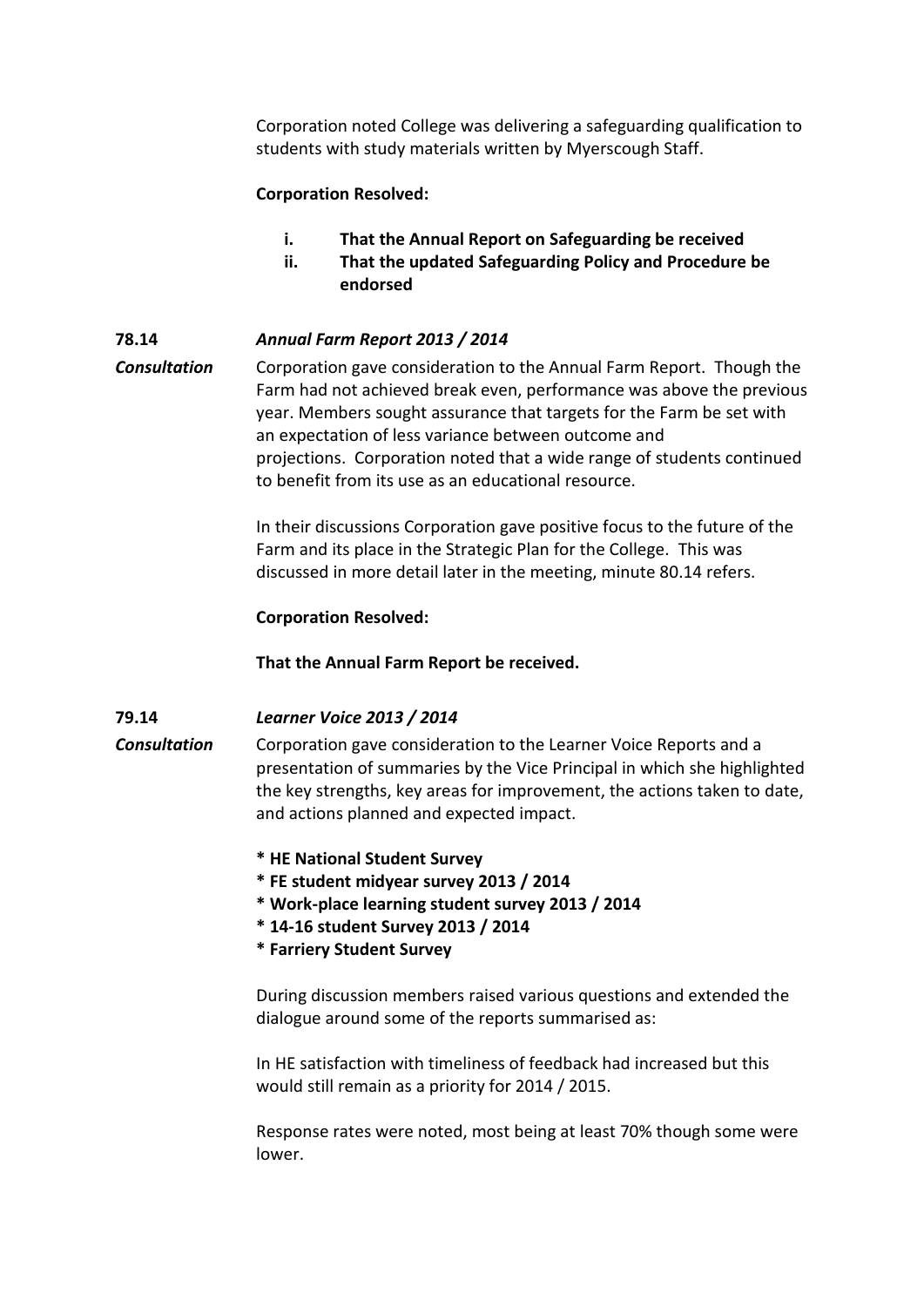The Vice Principal confirmed there were differences between the sites and there were differences across the curriculum areas which would be picked up in the self-assessment reports.

In response to further questions concerning the Centres Corporation was informed that there would be a separate SAR from Croxteth this year to provide opportunity for closer analysis which would inform the Quality Improvement Plans. It was clarified some HE feedback on IT resources related to key assignment periods when students worked late, there had been some network problems and students wanted late night access to College resources. College was being responsive in resolving issues and finding mechanisms to support learners.

### **Corporation Resolved:**

**That the Learner Voice 2013 / 2014 Report be received**

# **80.14** *Student Destination Data Report*

*Consultation* The report was based on the intended destination of the 2014 FE students and actual destinations of HE students finishing their course of study in July 2013.

> The key strengths indicated high progression of FE students to education and / or employment, and high overall positive outcomes for the HE students with 97% progressing within 6 months to education or employment.

> The summary of key areas for improvement looked at: areas where industry relevant progression could be improved, Centre specific uptake of Learn to Work programmes, and identification of economically inactive students 'NEETS'.

There had been impact from actions taken throughout the year which included the launch of the Learn to Work certificated scheme, staff qualifications in information, advice and guidance (IAG), improved access to careers advice through the Myerscough App, improved reporting and area bespoke career and progression fairs.

The further actions planned included further extension of the Learn to Work scheme, re-accreditation to the MATRIX standard, internal progression strategies, promotion of employment opportunities, focus on graduate prospects, appointment at Croxteth for a new IAG position.

### **Corporation Resolved:**

**That the Student Destination Data Report be received.**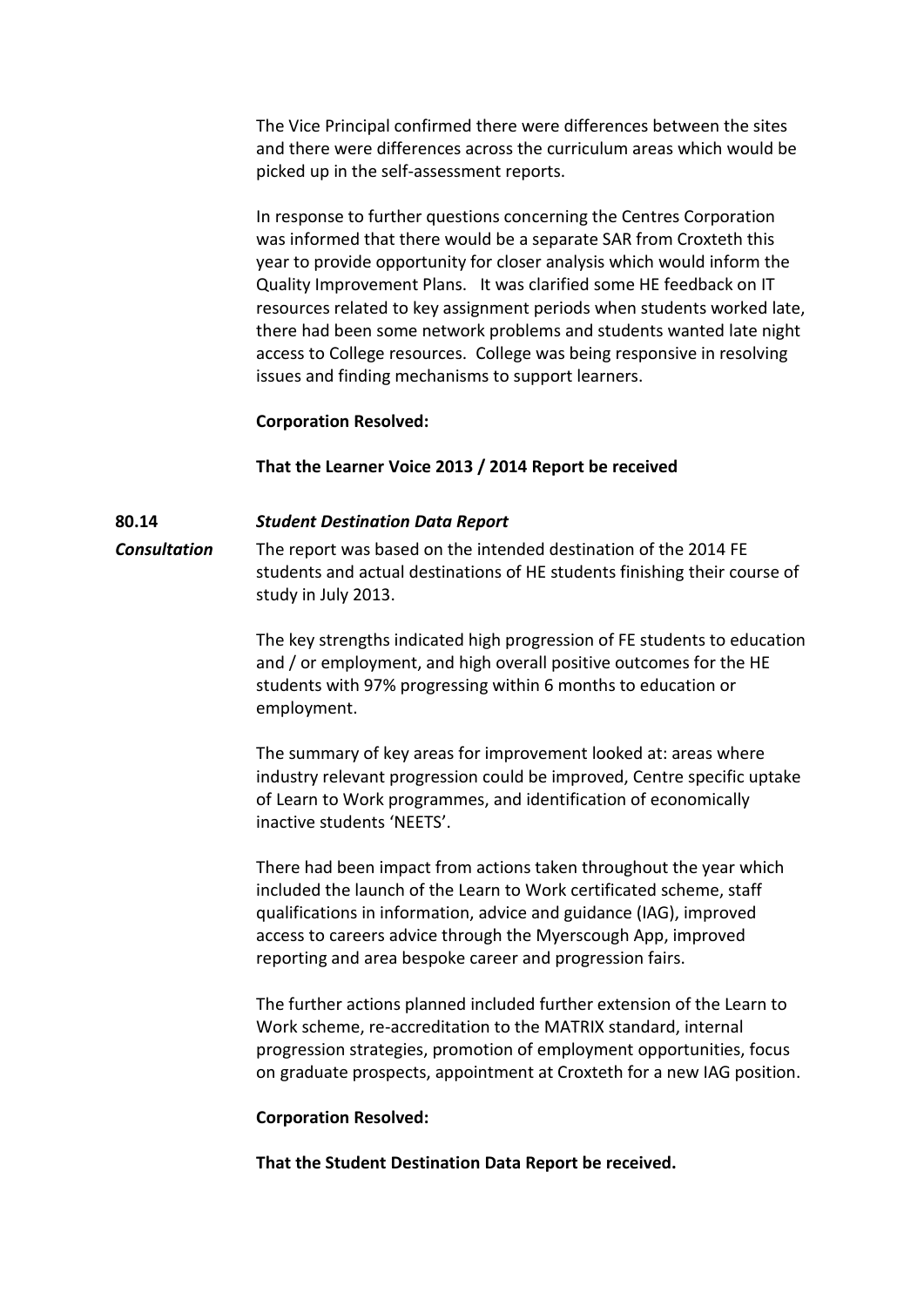# **81.14** *Student Success Rates 2013 / 2014*

*Consultation* The reports, which Corporation noted indicated key areas of strength, areas for improvements, actions taken and their impact, and actions planned and their impact were supported by a presentation from the Vice Principal who also responded to member questions.

# **Work-place Learning**

At the time of the Period 12 report to 31 July 2014 Success rates were: overall 80% against a target of 83% and timely at 68% against a target of 74%.

Employer satisfaction rates were 96% and the number of active businesses was 1123 against a target of 1060.

# **Further Education**

The final success data would not be finalised until mid-October. To date long qualification success was 88%, short qualification was 92%, with the overall success at 89% against a target of 90%.

# **Higher Education.**

The Higher Education success rates were: full time courses 86.8%, part time courses 73.1%, overall success 81.5%.

Corporation debated the importance of the success rate statistics, with reference to various points of view and endorsed the College's aspiration to be able to claim success in the top 10% or top 5% of Colleges as a measure of value externally.

Governors were updated on government policy concerning provision of English and Maths GCSEs in FE Colleges. They sought assurance on the strategies around provision in the College and associated recruitment of staff.

Corporation noted the final success rates would be reported to the November 2014 meeting of the Quality & Standards Committee.

# **Corporation Resolved:**

- I. **That the reports on student success rates be received.**
- II. **That final success rates be reported to Quality & Standards Committee at its meeting being held on 11 November 2014.**

# **82.14** *Governance Self-Assessments (SAR)*

*Decision* Corporation gave consideration to the analysis of the returns of the Governors Self-Assessment questionnaire and to the draft Governance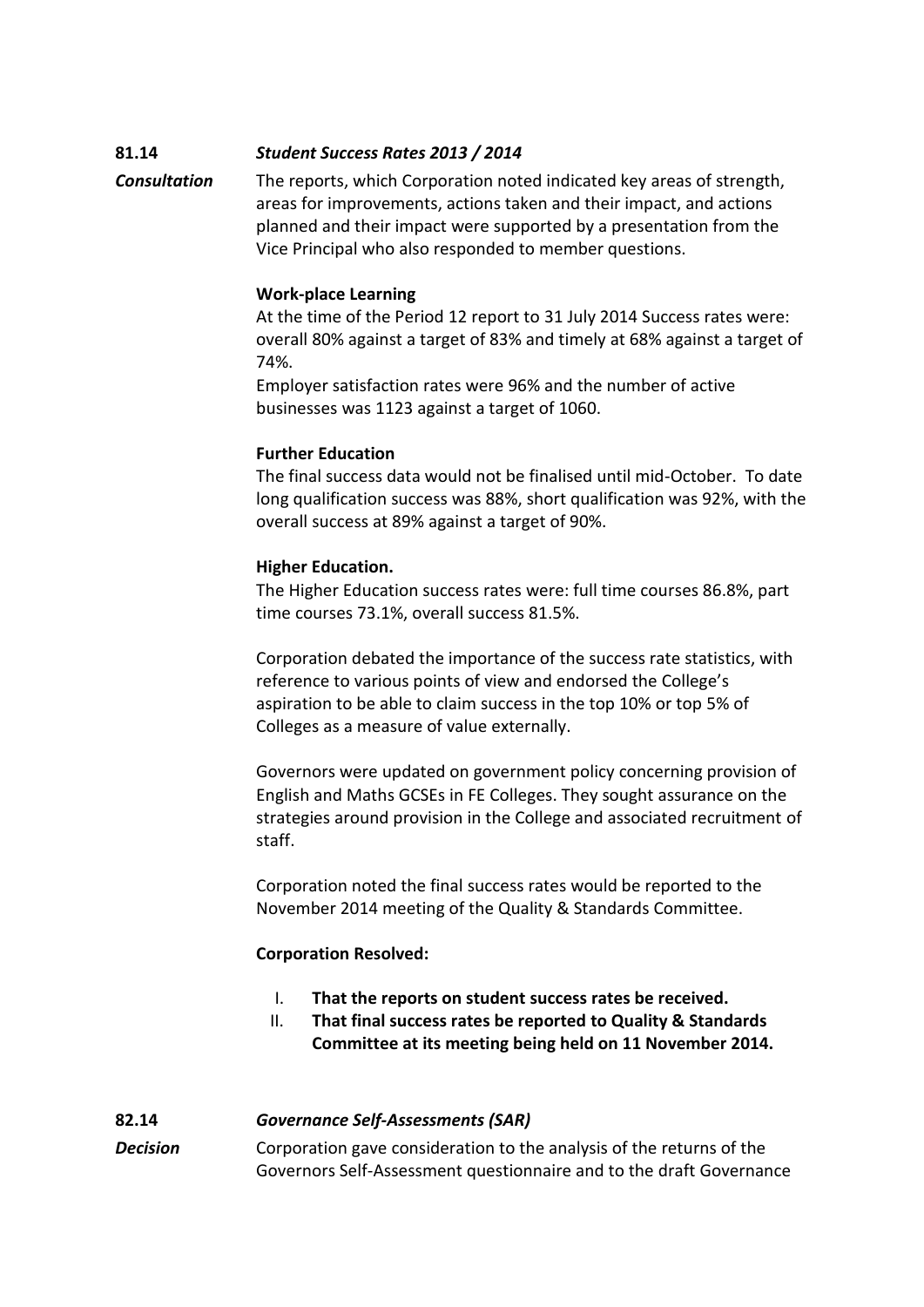SAR. The format had been changed for this year to allow some benchmarking with other FE Colleges in the North West.

Corporation concurred with the grading of 'Good' and noted the trend was upwards, moving towards 'Outstanding'.

The Clerk informed members that the Quality Improvement Plan for 2014 / 2015 would be submitted to the next meeting of the Audit & Governance Committee being held on 4 November 2014.

A session on challenge was due to be delivered by an external presenter in November 2014.

Members discussed the possibilities and benefits of peer review exercises which could be looked at for the future.

The final Quality Improvement Plan for 2013 / 2014 was presented and Corporation noted areas for improvement had been addressed. Opportunities for Governors to have a greater understanding of teaching and learning and the learner voice would be carried forward to the 2014 / 2015 QIP for further attention. A review had been planned for the Away Event in January 2015.

### **Corporation Resolved:**

**That the Governance Self-assessment Report be received.**

# **83.14** *Whistleblowing Policy*

*Decision* Corporation gave consideration to the Whistleblowing Policy and Procedure which was reviewed annually. In response to queries the Clerk informed Corporation that it was in line with current legislation and remained fit for purpose.

### **Resolved:**

**That the Whistleblowing Policy and Procedure be approved.**

# **88.14** *Landex Report*

*Information* Corporation gave consideration to the Landex Report which confirmed Myerscough's membership and contained details of the peer review visit to Myerscough in January 2014 along with a summary of actions for the coming year.

> The findings indicated Myerscough, 'has a very thorough quality review process and has made impressive investment in improving teaching and learning. It has invested in an impressive range of physical resources to